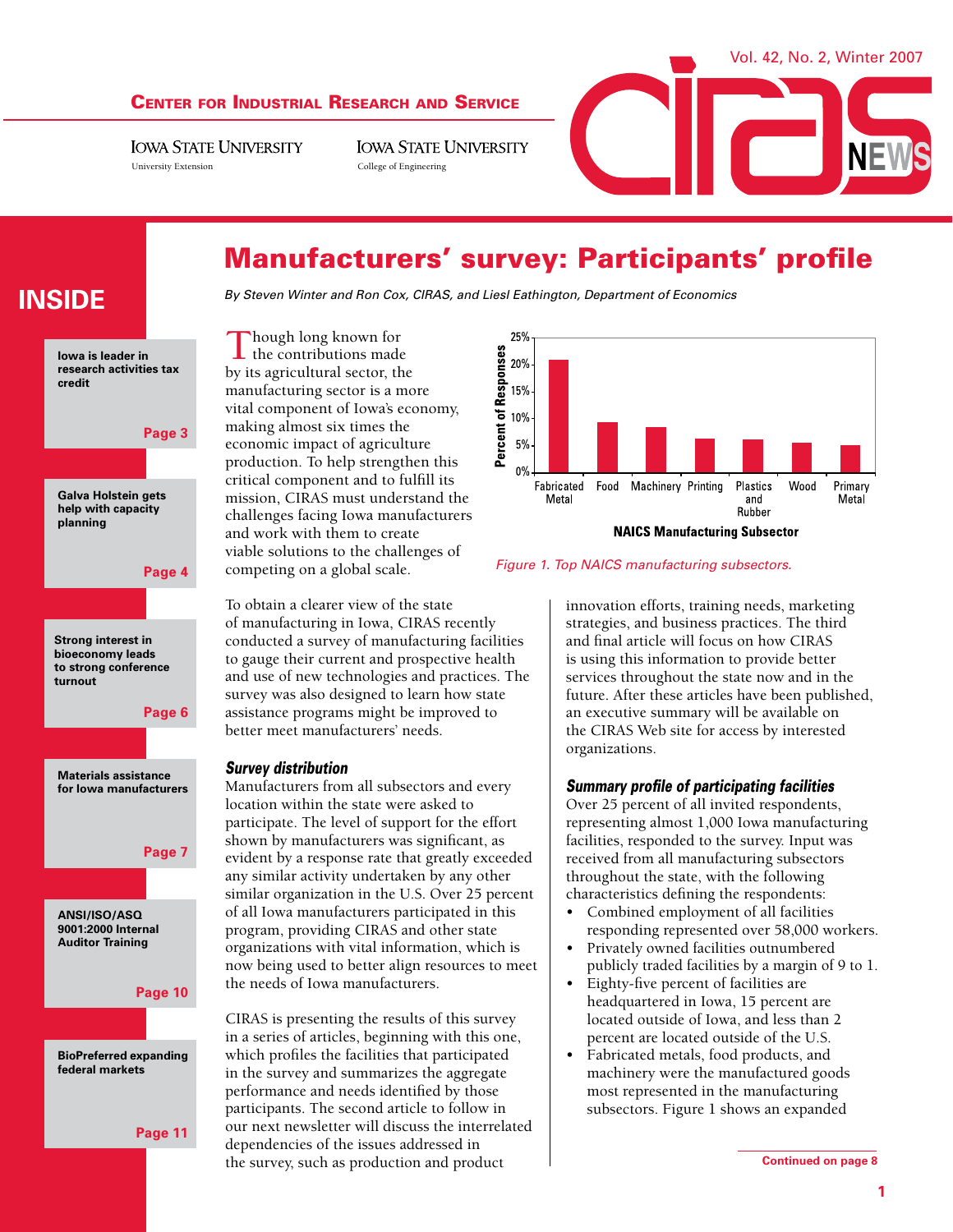**Center for Industrial Research and Service 2272 Howe Hall, Suite 2620 Iowa State University Ames, Iowa 50011-2272** 

#### **CIRAS Web site: www.ciras.iastate.edu 515-294-3420 / Fax 515-294-4925**

CIRAS Mission Statement

*The mission of CIRAS is to enhance the performance of Iowa industry through education and technology-based services.*

#### CIRAS

**Ames** *Ronald Cox, PhD—CIRAS Director 515-294-9592 • rcox@iastate.edu*

*Jim Black, CLM, CSSBB, Jonah Lean Manufacturing; Kaizen Implementation; Strategic Planning 515-290-4070 • jimblack@iastate.edu*

> *JoAnn Miller CIRAS Business Manager*

*515-294-4449 • jvmiller@iastate.edu*

*Jeff Mohr, PE, Jonah*

*Lean Manufacturing; Noise Control; Project Management 515-294-8534 • jeffmohr@iastate.edu*

*Sharmon Norris Bid Preparation Assistance; Post Award Assistance; RFID 515-290-2724 • sharmon@iastate.edu*

*Jessica Riedl*

*Federal Biobased Products Preferred Procurement Program (FB4P) 515-294-5416 • jesriedl@iastate.edu*

> *Mark Reinig College of Engineering Economic Development 515-294-7883 • mreinig@iastate.edu*

*John Roberts, PE Finite Element Analysis (FEA); Product Design; Product Testing 515-294-0932 • jarobert@iastate.edu*

*John Van Engelenhoven Cranes/Monorails; Plant Layout Simulation; Product Testing 515-294-4475 • jve@iastate.edu*

**Ankeny** *Verlyn Anders, CPIM, CQA, Jonah BQ-9000; Compliance Audits; Failure Mode Effects Analysis (FMEA); Feasibility Studies; Financial Management; Financial and Risk Simulation Analysis; ISO 9001:2000; Strategic Planning 515-231-4497 • vanders@iastate.edu*

*Kathleen D. Bryan Bid Preparation Assistance; CCR and ORCA; Electronic Commerce; Market Research; Post Award Assistance 800-458-4465 • kathyb@iastate.edu*

> *Joseph Papp, PE, CPIM South Central Iowa Account Manager*

*515-231-1452 • jpapp@iastate.edu*

**Boone**

*Derek L. Thompson North Central Iowa Account Manager 515-419-2163 • thompson@iastate.edu*

**Davenport**

*Steven Vanderlinden Bid Preparation Assistance; Financial Management; Post Award Assistance; RFID 563-370-2801 • stevev@iastate.edu*

**Dubuque** *Rudy Pruszko Baldrige Quality Award; Biodiesel; Feasibility Studies 563-557-8271, ext. 251 • rpruszko@iastate.edu*

> **Grundy Center** *Ruth Wilcox Northeast Iowa Account Manager 515-290-1134 • rwilcox@iastate.edu*

> > **Lewis** *Jill Euken*

*Biorefining 712-769-2600 • jeuken@iastate.edu*

**Marion**

*Paul A. Gormley Southeast Iowa Account Manager 319-721-5357 • gormley@iastate.edu*

**Pella**

*Steven Devlin Federal Biobased Products Preferred Procurement Program (FB4P) 641-613-3297 • sdevlin@iastate.edu*

*Steven J. Winter, PhD, PE Feasibility Studies; Product Design; Strategic Planning 641-613-3297 • sjwinter@iastate.edu*

**Sioux City**

**Robert R. Coache** *Western Iowa Account Manager 515-419-2162 • coacher@iastate.edu*

*Merle Pochop*

*BQ-9000; Compliance Audits; Baldrige Quality Award; Customer Satisfaction; Failure Mode Effects Analysis (FMEA); ISO 9001:2000; Root Cause Analysis 712-274-0048 • pochop@iastate.edu*

**Urbandale**

*Timothy T. Sullivan, Jonah's Jonah Operations/Production Management; Project Management; Theory of Constraints; Supply Chain/Distribution Management 515-727-0656 • sullytt@iastate.edu*

**Waterloo**

*Michael Willett Operations/Production Management; Plant Layout Simulation; Process Simulation; Theory of Constraints 319-433-1286 • mwillett@iastate.edu*

#### Engineering Distance Education

**www.ede.iastate.edu** *Paul Jewell 515-294-1827 • pjewell@iastate.edu*

The Center for Industrial Research and Service (CIRAS) provides education, research, and technical assistance to Iowa industry through partnerships with Iowa's universities and community colleges, government agencies, and professional associations. Assistance is supported in part by the DoC/NIST Manufacturing Extension Partnership, the DoD Procurement Technical Assistance Program, and the DoC/EDA University Center Program.

**And justice for all...** Iowa State University does not discriminate on the basis of race, color, age, religion, national origin, sexual orientation, gender identity, sex, marital status, disability, or status as a U.S. veteran. Inquiries can be directed to the Director of Equal Opportunity and Diversity, 3680 Beardshear Hall, 515 294-7612. ECM 07324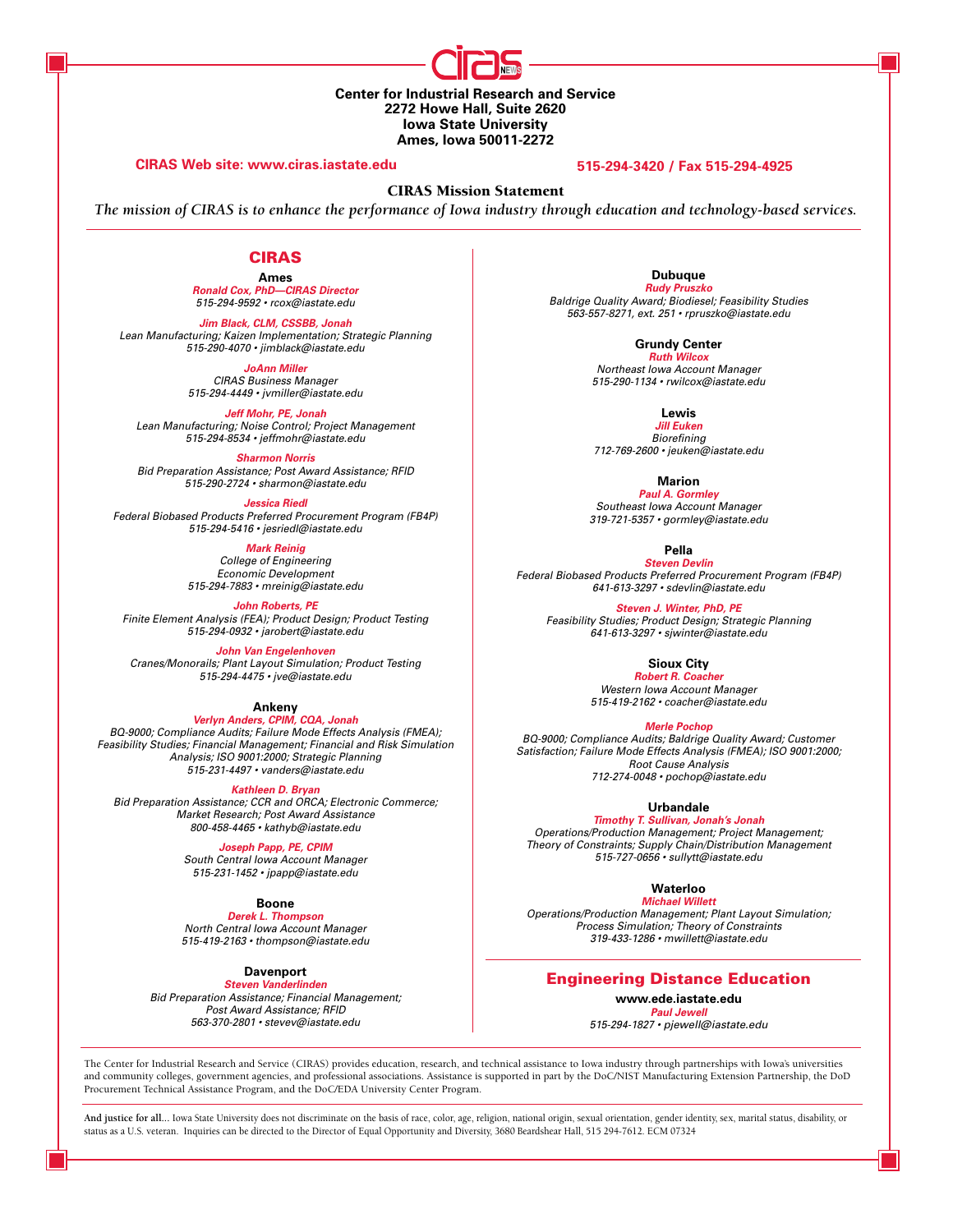# Iowa is leader in research activities tax credit

*By Jeff Rossate, Division Administrator for Business Development, Iowa Department of Economic Development*

 $\bf{W}$  Thether the industry at hand is in biosciences, technology, or advanced manufacturing, businesses depend on their research and development efforts to achieve growth and viability. Planting a stake into new markets, expanding leadership positions, or making efforts to gain market share are largely dependent on a company's preceding efforts in research and development. And in today's highly competitive and global environment, those research and development endeavors may be the difference between whether the company survives or fails. This is one of the reasons that Iowa's research activities credit has remained a priority and comes to the forefront in today's conversations.

Iowa's research and development tax credit mirrors the federal credit for increasing research activities. Essentially, Iowa adopts the IRS Code when it comes to qualifying research expenditures. There are differences, however. The first difference is in the percentage used to calculate the credit. The federal credit equals up to 20 percent of qualified research expenditures, and Iowa's credit equals up to 6.5 percent of expenditures spent in Iowa. Iowa's research activities credit may be doubled to 13 percent of qualified expenditures when a business participates in the State's High Quality Job Creation Program or the Enterprise Zone Program. Iowa's credit has remained constant, while the federal credit has come and gone over the years.

The primary factor that sets Iowa apart in this area is that Iowa is one of only two states in the contiguous United States that offers a *refundable* research activities credit. This means that if the amount of the credit exceeds the taxpayer's Iowa tax liability, the taxpayer will receive a tax refund equal to the excess amount plus interest. This is a critical difference because every research and development decision depends on the delicate balance between the inherent financial risk and the potential profitability. In Iowa the weight of that risk is potentially mitigated with the refundable research activities credit.

Specifically, qualified research expenditures include

- wages paid to an employee engaged in qualified research at a facility in Iowa or an employee in Iowa who directly supervises or directly supports research activities
- supplies, including tangible property other than land, improvements to land, and depreciable property
- 65 percent of expenses related to research contracts, if the research is conducted in Iowa

Iowa is known nationally and globally for its history of providing the world with food, but an increasing percentage of Iowa's overall economic growth is from value-added agricultural and other products that improve our everyday lives. There is no better testament to that than to look at a list of Iowa-based companies—Pioneer, Roquette America, Kemin, Genencor, ADM, Lesaffre, Cargill, and aerospace technology and global security

### Tax credits for companies

Tax credits available to Iowa manufacturers can be divided into two categories: (1) "automatic" credits, which require no pre-approval, and (2) "awarded" credits, which involve an application process. Examples of automatic and awarded credits follow. For more information, contact a tax professional. Information is also available online at www.state.ia.us/tax. Use the search mechanism at this site to find information on a specific credit, e.g., research activities credit.

#### *Automatic Credits*

- S corporation credit—Available to resident shareholders of manufacturers who are S corporations that conduct business within and without Iowa
- Research activities credit—Available to manufacturers who are eligible for the federal research activities credit
- Soy-based cutting tool oil tax credit—Available to manufacturers to transition to use soy-based cutting tool oil

#### *Awarded Credits*

- Iowa new jobs credit—Requires 260E agreement with a community college
- Investment tax credit—Requires approval from DED under either the High Quality Job Creation Program or the Enterprise Zone Program
- Wage-benefit tax credit—Must apply to Department of Revenue for credit for creating new high-paying jobs in Iowa

leader Rockwell Collins. In addition, an increasing number of technology transfer companies from Iowa's Regent universities, including BioForce Nanosciences, Inc., Integrated DNA, and VIDA Diagnostics, is creating new and innovative products.

#### *New processes from new products*

New products often require new processes. While these new products may be developed somewhere other than Iowa, if the new product is going to be produced at one of Iowa's manufacturing facilities, qualified research related to the process may occur here. This may also be the case when manufacturing facilities make improvements to their existing processes: engineers and maintenance technicians may spend a significant amount of time designing, setting up, and testing new processes, which could make these activities eligible for "qualified research" status.

**Continued on page 10**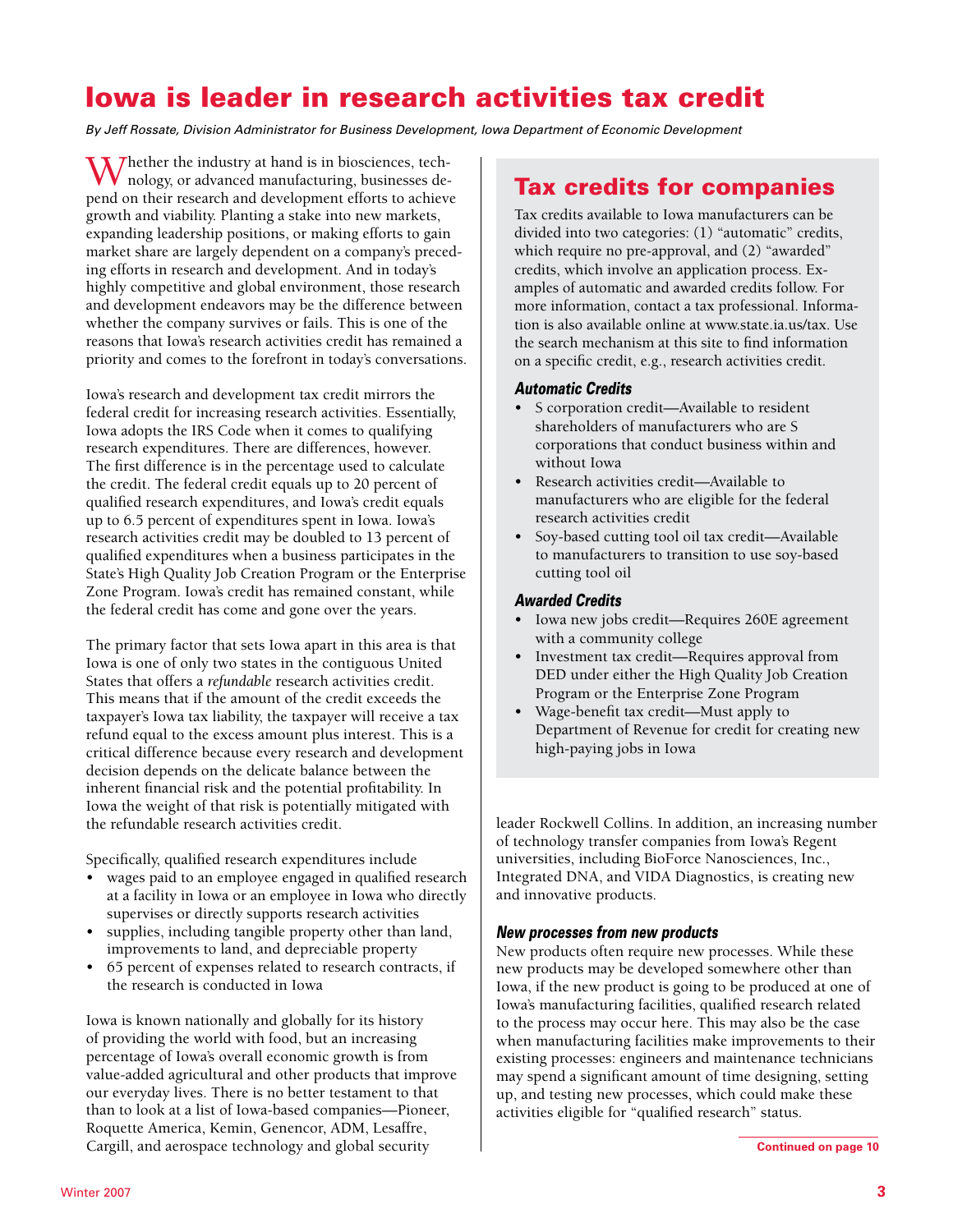# Galva Holstein gets help with capacity planning

*By Bob Coacher and Tim Sullivan, CIRAS*

Delayne Johnson, manager, Galva Holstein Ag (GHAg),<br>L.L.C., of Holstein, Iowa, wanted to determine the feasibility of combining two grain mills into a single facility with increased capacity. He called CIRAS, which specializes in increasing system productivity by applying techniques from the theory of constraints and/or lean. Industrial Specialists Tim Sullivan and Jeff Mohr visited Holstein to analyze the production system and judge whether CIRAS could help. Although CIRAS usually works with manufacturers who produce discrete products, Sullivan and Mohr were confident that the same concepts could be applied to a grain mill facility.

GHAg has two grain mills—one in Galva and one in Holstein—with a combined capacity to grind approximately 400 tons of feed per day, though they were not loaded to full capacity. Johnson wondered whether the two operations could be merged in a single facility with an increased capacity of 600 tons per day. He was also interested in the feasibility and cost-effectiveness of expanding to 800 tons per day.

The project started with an analysis of the current state of the facilities, equipment, and order history as well as management's plans to combine facilities and increase capacity. The next step was to develop a proposed future state configuration for the single facility. It was absolutely critical to ensure that any recommendations would allow GHAg to maintain full customer service during the time period of the physical move and consolidation of the two facilities.

The following were identified as process variables to study prior to consolidation:

- Mixer capacity and process times
- Truck capacity and delivery cycle times
- Receiving/load-out bay capacity





*Above: Delayne Johnson, manager, points to new automated ingredient wayout system being installed. Lower left: Truck capacity and delivery cycle times were two of the variables analyzed.*

- Roller mill capacity
- Leg capacity
- Loading bin capacity

A flow map of the production system with detailed data for cycle times and volumes of each of the key process variables was created. Sullivan and Mohr also introduced the key concept of "takt time" or the pace of production needed to meet customer demand. According to Sullivan, "The concept of takt time was new and very useful for Delayne. Knowing how much the takt time decreased for each incremental increase in volume of feed, and comparing it to the current cycle times, made it easy to identify any current constraints and predict future constraints that would emerge at higher levels of output. This made it clear what process improvements and additional investments would likely be needed for the various parts of the production system as they progressed from current levels of output to a future target of up to 800 tons per day."

A data table was developed to show how takt time would decrease for an additional output of 100 tons/day. The table included multiple productivity levels, showing not only their current level and the theoretical 100% level, but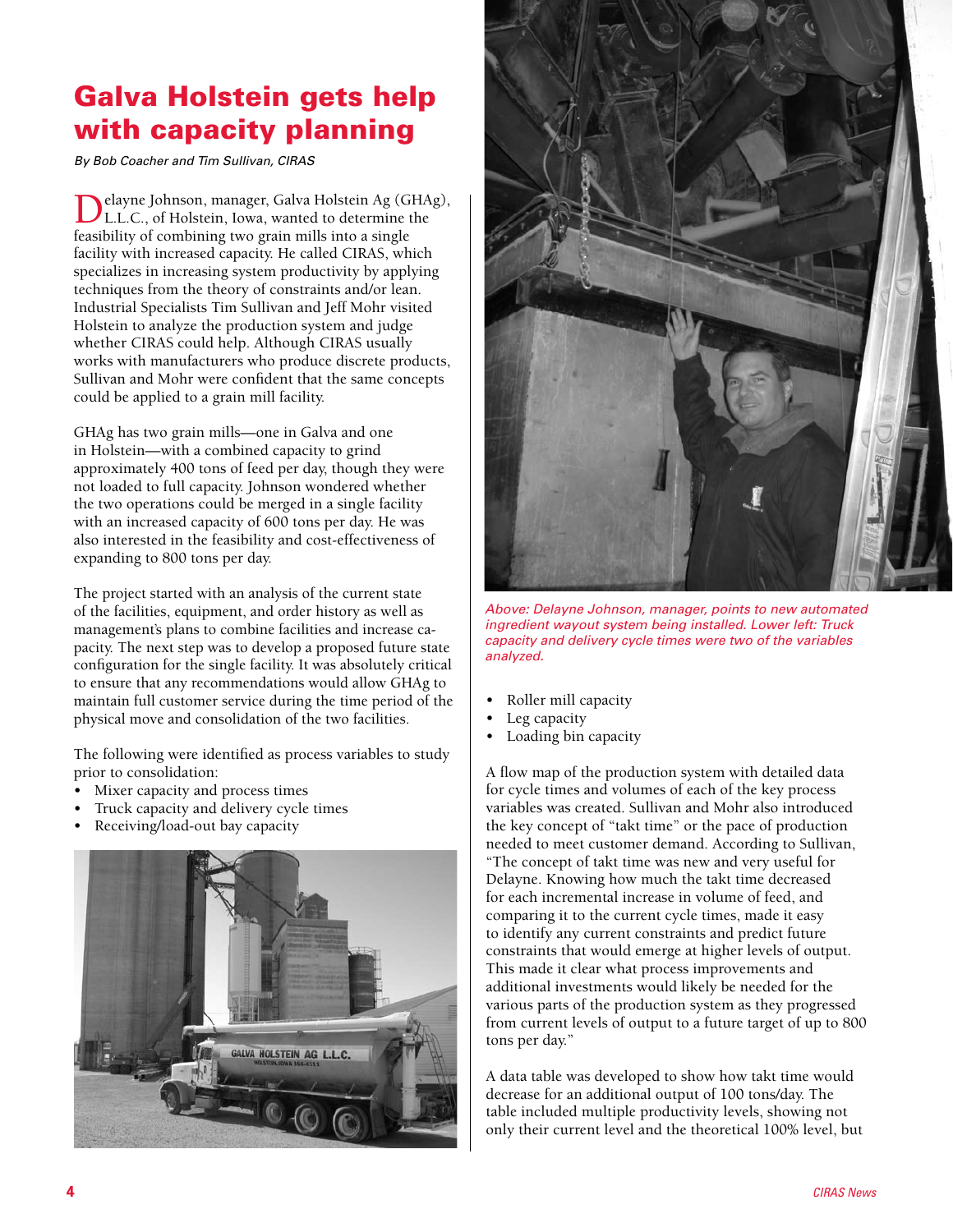also two reasonable targets for improvement between the two. This allowed GHAg to estimate the potential bottomline impact of exploiting their current system through improved productivity before elevating their output by investing in more capacity.

The analysis identified the growth point at which a given resource would be a capacity constraint. For example, load/receive bay capacity would be a constraint at 400 tons/ day. The 10-ton/hr roller mill then in use at Holstein, which provides 70% of the mix by weight, had enough capacity to produce 300 tons/day. However, if output grows, the roller mill would definitely be a constraint at 400 tons/day. If the company replaced that mill with a 24-ton/hr roller mill it already owned, output could be increased up to 800 tons/day.

This type of system analysis provided the information GHAg needed to determine where to make additional equipment and facility investments to meet their projected capacity growth.

Johnson used the information from the final CIRAS report to improve the productivity at the mill in Holstein and

then at Galva. Due to increased demand for their products, it did not make sense to combine the facilities, and both mills remain in operation today.

As a result of this project, for their last fiscal year GHAg reported that sales increased by \$1.71 million and milling services increased by \$219, 000. Johnson states, "Most of the increase began after the first quarter was over, so a full year of increased productivity would have an even larger impact. We are also spending an additional \$200,000 in capital assets this year to move our capacity even higher.

"Working with Tim and Jeff provided a real educational experience, in that we learned how to analyze a system for capacity and process improvements that we can and have applied to make other production improvements," Johnson concluded.

*For more information on how CIRAS can help your company with productivity improvement, contact Bob Coacher at 515-419-2162; coacher@iastate.edu, Jeff Mohr at 515-294-8534; jeffmohr@iastate.edu, or Tim Sullivan at 515-727-0656; sullytt@iastate.edu.* 

# CIRAS, ISU Department of Economics receive national award

A national group recently honored CIRAS for its targeted industrial research work in southeastern Iowa. The University Economic Development Association (UEDA) presented CIRAS with its 2006 Award of Excellence in Economic Development at the group's annual meeting, held last fall in Atlanta. It was the second time in as many years that CIRAS received the award.

The project began in August 2004 to conduct researchbased industrial assessments to assist Iowa's economically distressed regions. Southeast Iowa, including Louisa, Muscatine, Des Moines, Henry, and Lee counties, was the first region chosen. Between 1998 and 2002, the area lost 20 manufacturing firms and saw total employment decline by more than 4 percent.

Two members of the Department of Economics at Iowa State University—Liesl Eathington and David Swenson (left and right, respectively, in photo)—conducted the research study with funding from the Iowa Economic Development Administration University Center program at CIRAS. They developed a report in May 2005 that was distributed in the southeast Iowa region. Presentations were made in the spring and summer of 2005 to the region's economic development participants and elected representatives.

Southeast Iowa participants incorporated the research into their regional and local strategic planning processes, used the material to develop their marketing plans, and identified and prioritized their industrial targeting

activities. Iowa State staff have provided additional research and advised economic development planners on how to incorporate the research findings



into their local and regional development plans.

This regional research process has been repeated for six central counties in southern Iowa, and work is being done for a region in the southwestern part of the state.

The UEDA serves the nation's institutions of higher education and their economic development affiliates. It provides advocacy, information, and a forum to enhance the performance of organizations providing business, economic development, and technical assistance to businesses and communities. The group annually recognizes projects in six areas: business development, workforce development, technology commercialization, community development, partnership development, and economic development research. The earlier Economic Development Research Award recognized CIRAS' work on the Biodiesel Feasibility Study for the MaxYield Cooperative.

*For more information on UEDA's mission and scope, visit their Web site at www.universityeda.org.*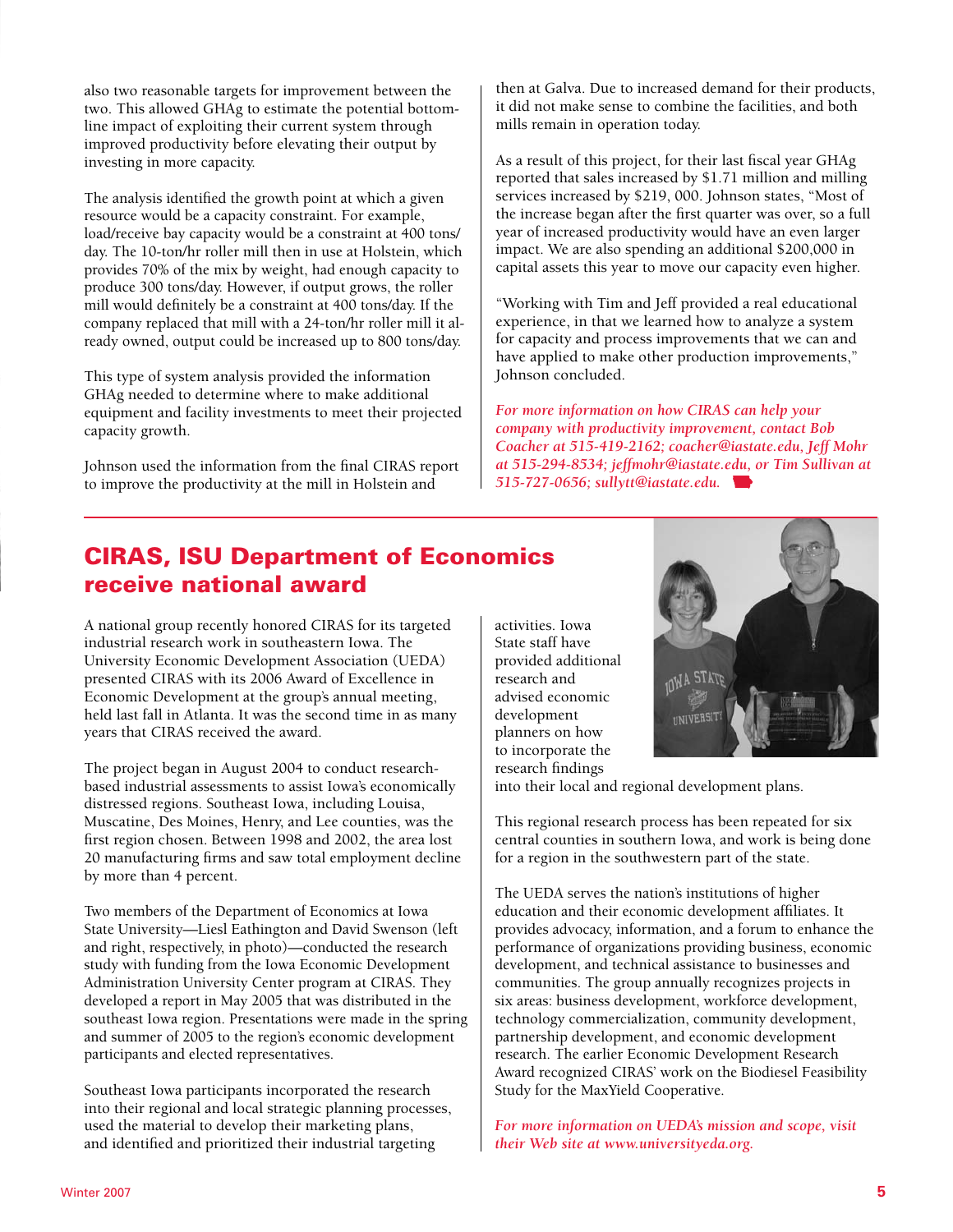# Strong interest in bioeconomy leads to strong conference turnout

*By Noel Holton, CIRAS*

As awareness of the bioeconomy grows, so does attendance at Iowa State University's annual Biobased Industry Outlook Conference. Last year, over 600 people attended the conference. This year's event promises to draw an even larger crowd: scheduled for November 5 and 6, it coincides with a national debate for presidential candidates hosted by Iowa State.

The conference planning committee learned much from last year's event, which was entitled "Growing the Bioeconomy: Re-imagining Agriculture for National Energy Security." Farmers, venture capitalists, fuel producers, economic development professionals, bioprocessing engineers, and elected officials all convened at the Scheman Center in Ames, where they needed comfortable shoes and lots of energy to take advantage of the conference's numerous workshops, tours, and plenary sessions.

The conference got underway with a series of keynote speakers who focused on the exciting potential of biorenewable energy sources. Jason Grumet, executive director of the National Commission on Energy Policy, kicked off the conference. He spoke about the need to break U.S. dependency on foreign oil supplies. In his presentation, "Ending the Energy Stalemate: A Bipartisan Strategy to Meet America's Energy Challenges," he outlined important goals for the bioeconomy, which included diversifying energy supplies with the continued development of traditional ethanol and the accelerated investigation of cellulosic ethanol.

Following Grumet's address, Jim Breson spoke about BP's plans to invest in the renewable energy industry by partnering with a university to create an institute dedicated to research in the area of biorenewables. Breson, who is BP's general project manager, Energy Biosciences Institute, noted that BP understands how important it is for traditional oil companies to identify valuable and promising biobased technologies. BP is the world's second-largest oil company with 100,000 employees. *(Editor's note: BP has since awarded its grant to the University of California– Berkeley and the University of Illinois at Urbana-Champaign.)*

On the heels of Breson's address, Dartmouth chemistry professor Lee Lynd noted that major corporations, such as BP, and policymakers in Washington previously paid little attention to biobased energy sources. In his presentation, entitled "Biomass Energy Systems of the Future," Lynd noted that research into renewable energy has received more attention in the last 12 months than it has in all of the 24 years that he has been in the field. Lynd added that there previously was a "limited sense of urgency" where energy matters were concerned and that "few anticipated



*Roger VanErsvelde, agricultural producer from Brooklyn, Iowa, and member of Creative Horizons of Iowa, describes commercial uses for kenaf fibers during a field tour at the 2006 "Growing the Bioeconomy" conference.*

more than a modest biofuel contribution" to the energy sector. Now, however, concern about greenhouse gas emissions and dependence on oil is widespread and has led to an intense interest in biomass.

In addition to the presentations, participants were able to attend small breakout sessions on topics ranging from cutting-edge research in bioprocessing technologies to ways to get small biobased businesses off of the ground. They also had a chance to hear what former Iowa Governor Tom Vilsack, Iowa Congressman Leonard Boswell, Iowa State University President Gregory Geoffroy, and gubernatorial candidates Chet Culver and Jim Nussle had to say about the importance of the bioeconomy. *(Editor's note: Culver later won the Iowa governor's race.)* All spoke at a dinner event that featured the announcement of Iowa's commitment to the national, non-partisan 25 x 25 initiative that aims to produce 25 percent of the country's energy from renewable resources by the year 2025.

The dynamic pace of the conference, held last summer, continued on the second day with a tour of Iowa State University's agronomy farms and an "Ethanol and Co-Products" tour to the Lincolnway Ethanol Plant, the Iowa Energy Center/Biomass Energy Conversion (BECON) Facility, and the Bill Couser Family Farm. Alternatives to the tour were demonstration workshops, one of which featured the "recipe" for making biodiesel and another that featured a tutorial of the I-FARM computer-based farm modeling system that analyzes how harvesting energy crops and residues can impact soil fertility and conservation.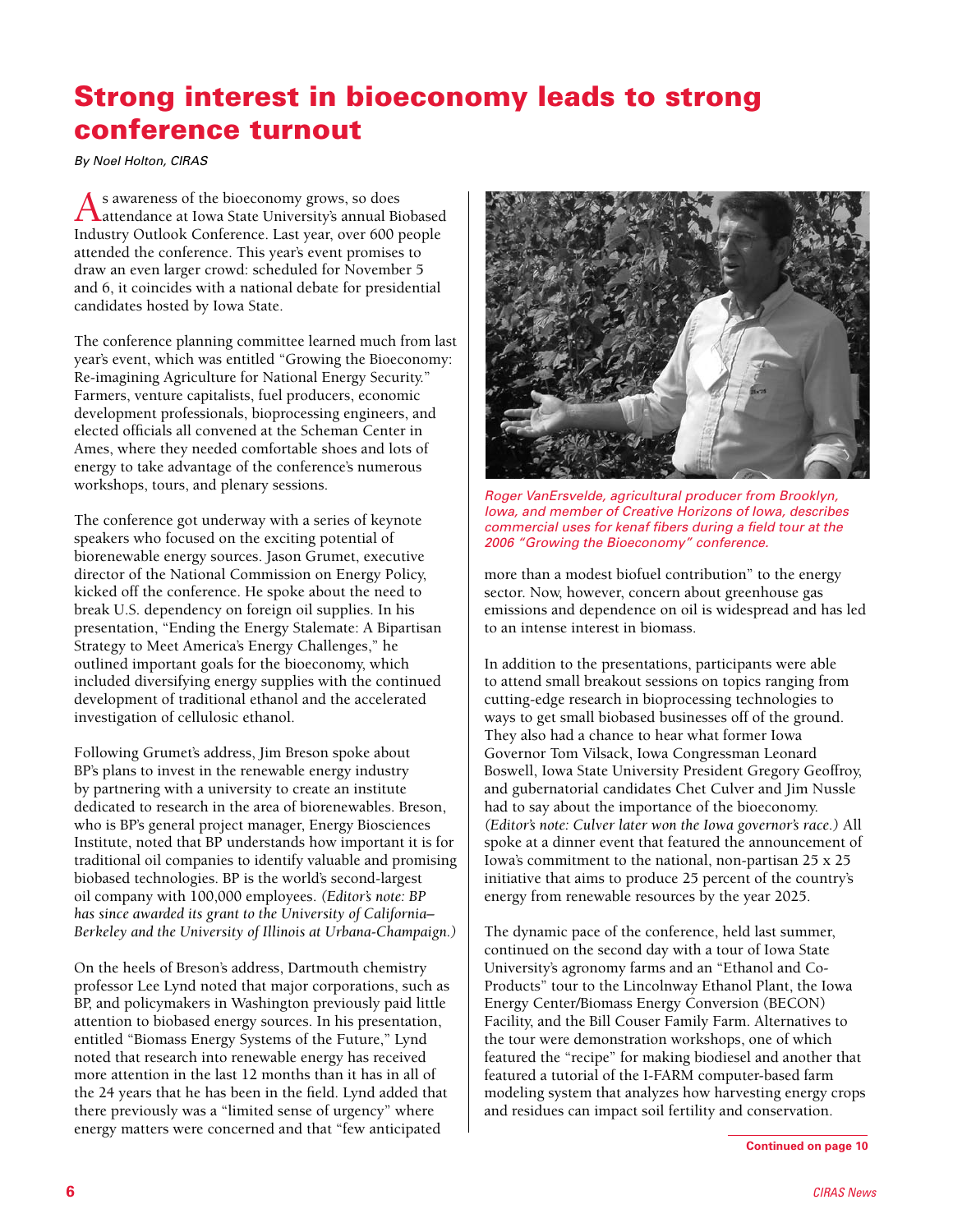# Materials assistance for Iowa manufacturers

*By Robert Mills, Communications Specialist, IPRT*

At its core, manufacturing is the manipulation of materials, so when materials problems arise, they can bring production to a screeching halt. Fortunately, experts from the Institute for Physical Research and Technology Company Assistance stand ready to help, using their knowledge and experience to solve materials problems and get manufacturing back up and running. As part of Iowa State University, IPRT works closely with CIRAS to address the needs of Iowa companies.

#### *As good as sliced bread*

IPRT materials experts are often called on by companies that have particularly thorny problems. Hansaloy Corporation, Davenport, Iowa, is one example. The company makes steel blades for the baking industry, where they are used to slice bread at 80 loaves per minute. Hansaloy, however, was experiencing problems with some of its blades breaking in the field. That was bad news for Hansaloy's customers, since production would stop and all of the pieces of metal would have to be found.

The company knew the broken blades were being made from the steel from one particular supplier, but could not determine what caused that material to break since it met required hardness specifications. So Steve Wright, Hansaloy president, contacted IPRT Company Assistance and sent three samples of stock steel from different suppliers to Paul Berge, an IPRT metallurgist. Berge first consulted with John Verhoeven, distinguished emeritus professor of materials science and engineering at Iowa State and an expert in steel. The two concluded that the problem probably involved the heat treating of the steel.

Even so, it can be difficult to determine if steel has been properly heat treated. Berge, however, applied a technique he learned during graduate school. Using a special etchant, Berge was able to make the cementite carbide particles of



*IPRT Company Assistance helped Hansaloy Corporation of Davenport, Iowa, solve a problem with the steel it uses to make bread-cutting blades. These two micrographs show the heat-treated structures of good (left) and bad (right) blades after etching with a carbide (cementite)-staining etchant. The cementite particles appear black. The bad blade shows a larger population of coarser particles. This comparison indicated that the bad steel, although equal in hardness to the good steel, was inadequately heated, making it more brittle as an end result.*

### About IPRT Company Assistance

IPRT's materials experts are part of IPRT Company Assistance, which provides access to world-class expertise and equipment to help Iowa manufacturers and entrepreneurs address technical problems and R&D needs. IPRT is a network of scientific research centers at Iowa State University and has been assisting companies from all corners of Iowa since 1987. Each year IPRT helps about 200 companies—from oneperson start-ups to Fortune 500 corporations—solve scientific and engineering problems.

Since 1993, metallurgists in IPRT's materials assistance group have worked to solve the materials problems of Iowa companies. With a staff dedicated to working with Iowa companies, the group completes over 50 projects each year, many in concert with CIRAS. IPRT's materials scientists provide short-term assistance—up to 40 hours—on nonroutine materials problems.

the steel jump out under the microscope. "The problematic steel had relatively coarse cementite particles all over," Berge says. These cementite particles were not getting dissolved into the steel during heat treatment, making it hard but too brittle. Berge also found a big difference between this steel and that of the other suppliers. "That told us there was a fundamental difference in how the material was being heat treated."

Hansaloy looked to its supplier for a resolution. To aid Hansaloy, Berge produced a written report discussing the microstructure of the problematic steel in comparison with the other suppliers' steels and the heat treatment process's potential effect on brittleness. The supplier reworked the steel, and samples were sent to IPRT to verify the reduction of both the number and size of the carbides.

Wright is appreciative of the assistance. "Paul understood exactly what we needed the first time we talked," he says. "The answer was not obvious, but he accomplished the work and gave us his report very quickly." He estimates that the problem cost his company \$250,000 in lost sales last year. "Had it gone on, the loss would have been much greater," Wright says. He adds that the effort will prevent future occurrences of this type of failure, resulting in great savings for Hansaloy and its customers in the future.

#### *Understanding material specs*

Standard Bearing, Inc., Des Moines, is a distributor of power transmission products and a solution provider to original equipment manufacturers throughout the U.S. and several foreign countries. Thanks in part to help from IPRT Company Assistance, the company has landed a goodsized order from a new account with more that may follow, according to John Munson, general manager at the company.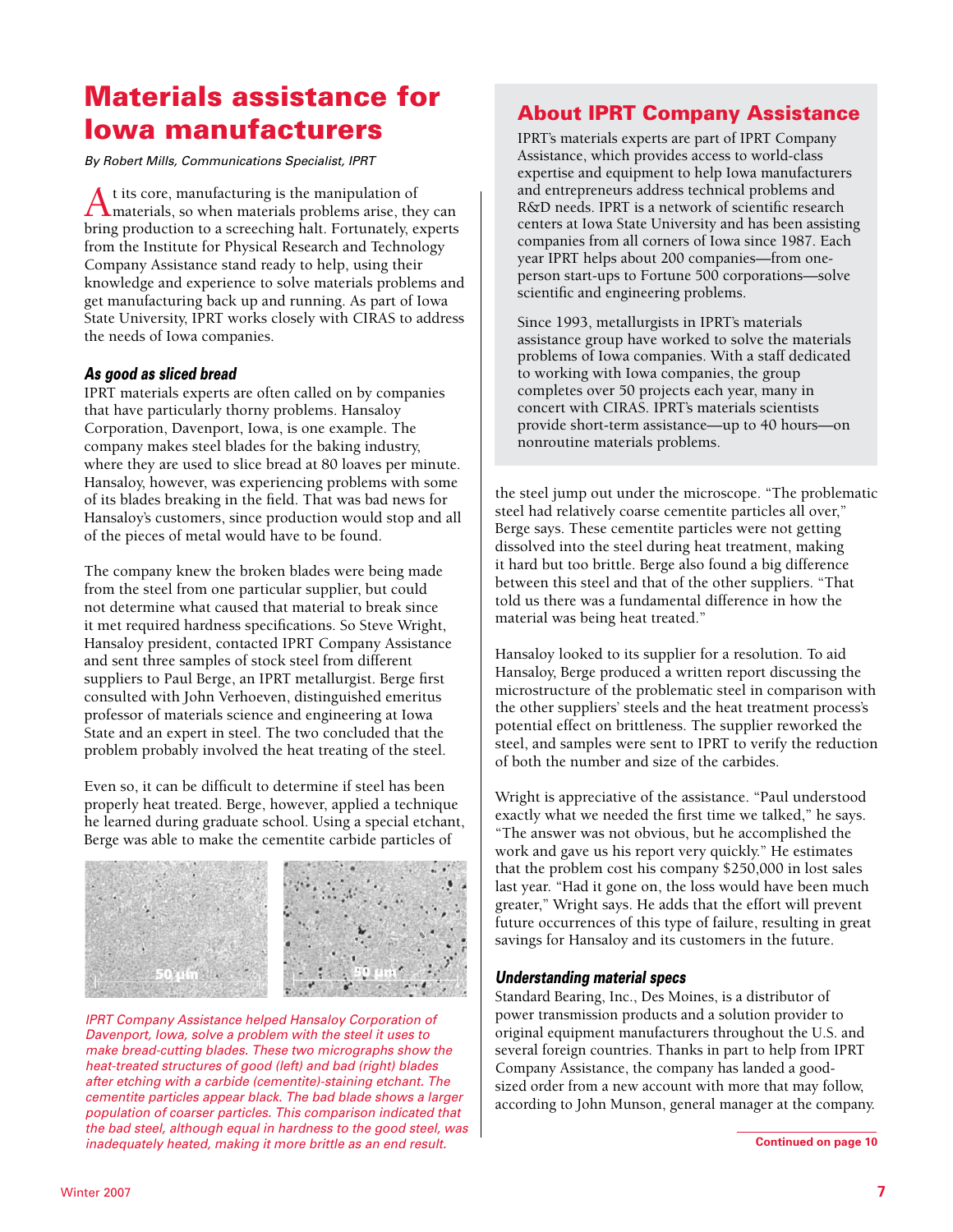#### **Manufacturers' survey**

#### **Continued from page 1**

distribution of the top contributing subsectors by NAICS grouping.

- Ninety-eight of Iowa's 99 counties were represented; more than half of the facilities are located outside of Iowa's metropolitan counties.
- Facilities employing fewer than 20 workers constituted a slight majority; one-third of respondents employ 20 to 99 employees.
- Various years of service were represented. Several reported being in operation 100 years or more, while others have operated for less than one year. Facilities launched since 1980 slightly outnumbered more established facilities.

#### *General performance and operating characteristics*

The following is a 24-month snapshot of the aggregate performance characteristics of the respondents' business activities. Some notable comparisons between facility classifications are also given.

- Annual gross total sales increased 25 percent. Facilities with more than 50 employees experienced an increase almost double that of facilities with fewer than 50 employees.
- Annual return on total sales increased 20 percent. Facilities with over 50 employees experienced an increase almost two to three times greater than facilities with less than 50 employees.
- Manufacturing facilities spent an average of 40 percent of total sales on the material inputs for the products they produced. Across all industries, the majority of facility responses ranged from a low of 35 percent to a high of 50 percent.
- Seventy percent of the full-time equivalent employees for an average facility are associated with product production.
- Manufacturers anticipated spending up to 10 percent of the current fiscal year's total sales on capital equipment investment. Across industries, this average ranged from a low of less than 5 percent to a high of almost 20 percent.
- More than half reported an increase in employment during the previous 24 months, with an average increase of 10 percent.
- Manufacturers offered each employee, on average, more than 35 hours of annual training.

#### *Business strategies and process/product innovation efforts*

The survey included questions regarding the innovation and business strategies undertaken by manufacturers. According to responses, the top three strategic initiatives pursued by manufacturers were: (1) changes to corporate strategies; (2) training of employees in innovation or new activities; and (3) management techniques. A summary of the total responses to the complete list is shown in Figure 2. Many facilities experienced multiple changes.

Manufacturers were asked to indicate the market strategies they used for the products they produced. The top three



**Percent of Facilities** 

*Figure 2. Major business change undertaken during the past 24 months.*

strategies were: (1) high quality; (2) quick order delivery; and (3) added value through customer service. The complete list and weighting of responses is shown in Figure 3.



*Figure 3. Top product market strategies.*

Manufacturers were also asked about innovative efforts undertaken at their locations over the past 24 months. The top three areas in each category were given as:

- General facilities
	- 1. Improving the quality of products or services
	- 2. Increasing the capacity of production or service offerings
	- 3. Reducing the time to respond to customer needs
- Operation
	- 1. Production
	- 2. Customer relations
	- 3. Material and energy management

Eighty percent of facilities reported that they develop the products produced at their locations. According to these manufacturers, the following factors had the greatest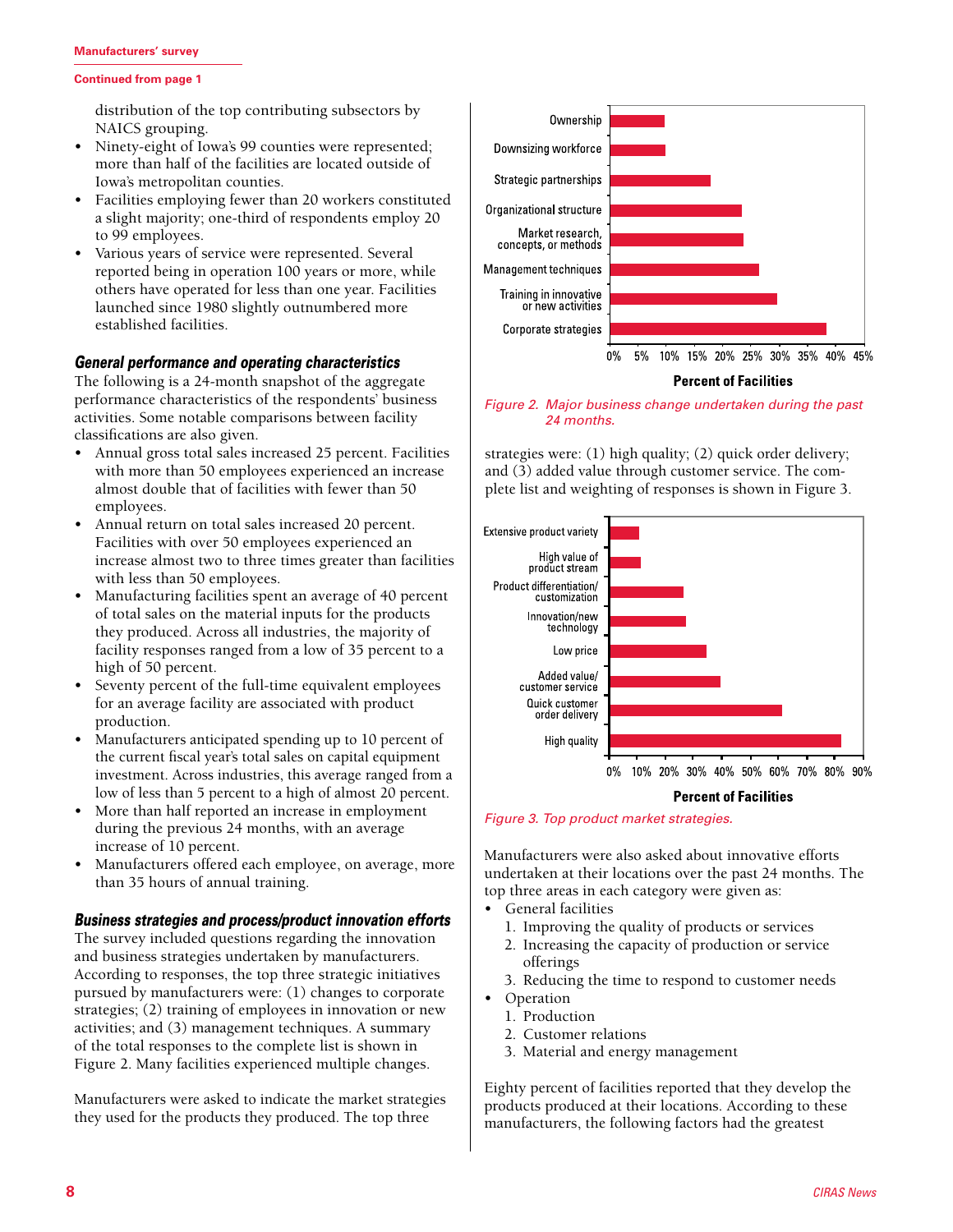impact on inhibiting product development:

- Uncertain customer demand for innovative products or services
- Insufficient sales to support new product/process development
- Lack of financial capital

### *Near-term manufacturing sector needs*

Manufacturers identified several initiatives that will be important to them over the next 24 months. These included their perceived value of actions being considered by the Iowa legislature that could benefit their operations. The highest responses were expressed for the following:

- Simplifying regulatory compliance procedures
- Increasing capacity for community college worker training programs
- Improving primary and secondary education

Other responses with significant interest are shown in Figure 4.



#### *Figure 4. State initiatives with greatest interest.*

When asked to indicate product and production-related initiatives and training needs that will be of the greatest importance to their operations, manufacturers noted the following:

- Management skills, team-based improvement, problemsolving
- Advanced employee technical skills (e.g., quality control, preventive maintenance)
- Safety, health, and ergonomics

Other responses with significant interest are shown in Figure 5.

The quality initiatives that will be the greatest concerns to manufacturers over the next 24 months are shown in Figure 6.

#### *Additional survey analysis*

The information presented in this article summarizes the results of a survey conducted by CIRAS in 2006 to









obtain a greater understanding of the state of business for Iowa manufacturers. The conclusions drawn from these results are providing CIRAS and other state organizations with essential insight into the needs and priorities of manufacturers as they compete in today's marketplace.

In the next two CIRAS newsletters, additional articles will provide a deeper analysis of the survey results. These articles will focus on identifying the trends and interactions of the activities and strategies of manufacturers while presenting the end effect on business performance.

On behalf of all organizations that are benefiting from the information gathered from this survey, CIRAS would like to thank all Iowa manufacturers for the tremendous response received for this work.

*For more information on the manufacturers' survey, please contact Steven Winter at 641-613-3297; sjwinter@iastate.edu.*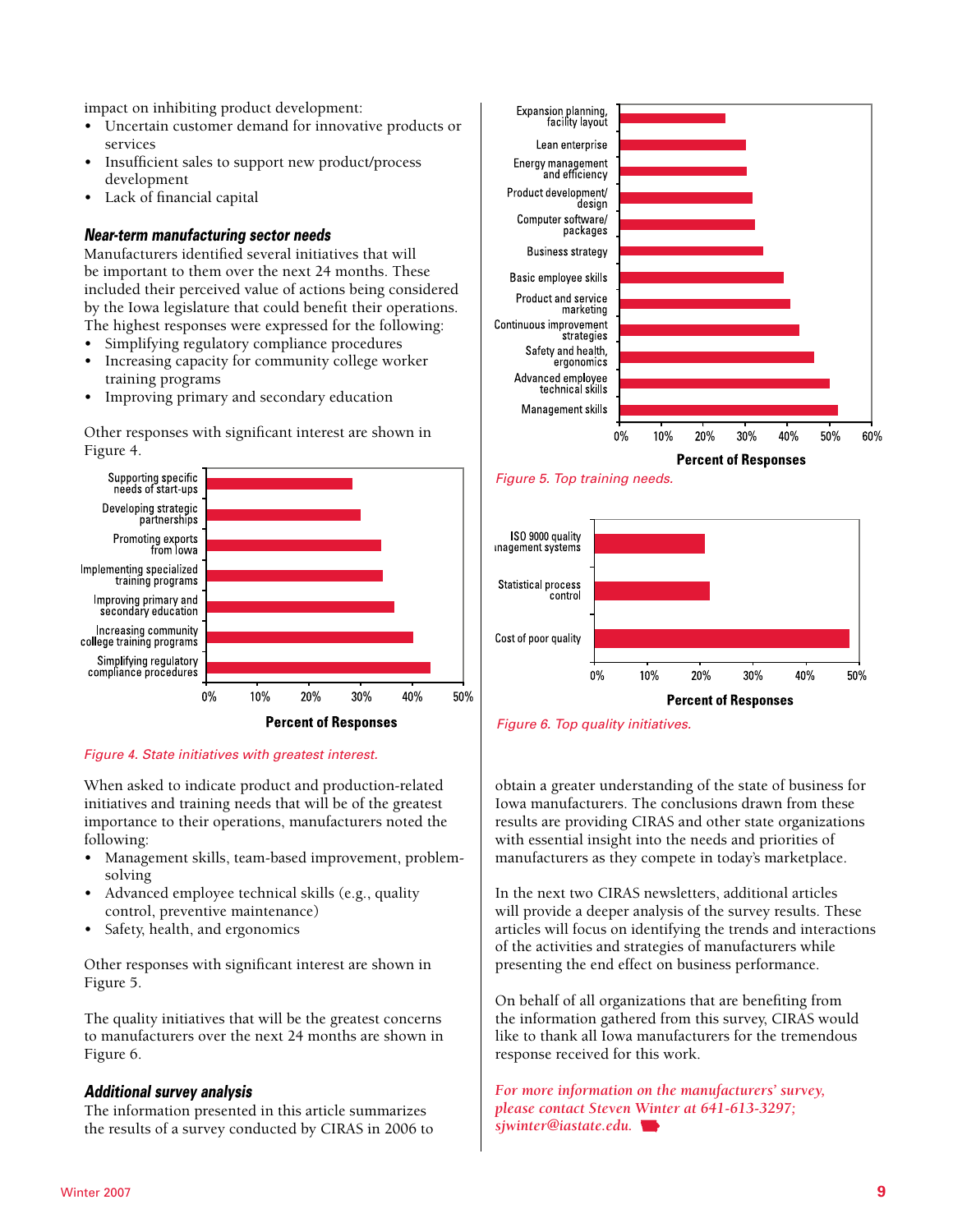**Iowa leads in tax credits**

#### **Continued from page 3**

These research activities credits make a huge impact on the businesses themselves and the overall state economy.

#### *An extra incentive for renewable energy*

It's no secret that reducing dependency on crude oil is an important issue to all industrialized nations. As a result, we are seeing unprecedented growth in renewable fuel capacity in Iowa. Based on U.S. national figures, Iowa is ranked first in ethanol production capacity, first in biodiesel production, and third in wind power production. In Iowa, companies developing and deploying innovative renewable energy generation components that are manufactured or assembled in the state can also take advantage of the research activities credit.

To qualify for the 6.5 percent credit, a renewable energy company must be participating in the state's High Quality Job Creation Program or the Enterprise Zone Program. A renewable energy generation component is considered innovative as long as no more than 200 megawatts of installed effective nameplate capacity has been achieved.

*For more information on Iowa's research activities credit or to determine if your company's activities and expenditures qualify, please contact your tax adviser.* 

**"Growing the Bioeconomy" conference**

#### **Continued from page 6**

The final keynote address focused on the significant potential of the biobased market. Vinod Khosla, cofounder of Sun Microsystems and a partner at Silicon Valley venture-capital firm Kleiner Perkins, famous for its early investments in AOL, Amazon, Compaq, and Google, told the crowd that biofuels can be produced inexpensively and without a lot of government intervention. He also believes they can be introduced without significant cost to automakers. In addition to seeing the financial incentives involved in advancing the bioeconomy, Khosla said that he is moved to invest in biofuels because of the benefits their use will have on rural development, not only in the United States, but also in rural areas all over the world, including his native country of India.

The conference then ended with a plenary session entitled "Capitalization Strategies for the Bioeconomy." Speakers Bob Egerton, the commercial agribusiness division manager at CoBank; Tom Dorr, the undersecretary for rural development; and Willis Hanson, with the Iowa Bankers Association, addressed important issues related to the anticipated economic changes in the agricultural sector. They each stressed the significant impact that investors can have on the development of biobased industry.

*For more information about the 2006 Biobased Industry Outlook Conference and to view some of the presentations, please visit the conference Web site at www. bioeconomyconference.org.* 

#### **Materials assistance**

#### **Continued from page 7**

As do other suppliers, Standard Bearing purchases a portion of its materials from the international market to get the best prices, and that sometimes means buying from Chinese manufacturers. The problem is that materials standards in China are different from those in the U.S., according to IPRT's Berge. "Manufacturers want to know how to go from their material specifications to an equivalent Chinese grade," he says.

Berge uses a computer database of materials to gather information about various materials from around the world, but it's really his expertise in interpreting the information that helps Iowa companies like Standard Bearings. "It's not as simple as comparing specifications," Berge explains. He studies the various standards and makes recommendations on which materials would best suit the company's needs. Munson appreciates Berge's assistance. "I don't know what we would have done if not for Paul," he says.

Berge also connected Standard Bearing up with Shana Smith, a professor of agricultural and biosystems engineering at Iowa State University who speaks fluent Mandarin Chinese. Via conference calls with Standard Bearing's Chinese suppliers, Smith helped the company clear up some issues over drawing interpretation.

*For more information on how IPRT can help solve materials problems, contact IPRT Company Assistance toll free at 877-251-6520 or iprtinfo@iastate.edu, or visit the Web at www.iprt.iastate.edu/assistance.* 

### ANSI/ISO/ASQ 9001:2000 Internal Auditor Training

#### **April 17–19, 2007 • 8 a.m.–5 p.m. each day** *\$595.00 per person Class location: Comfort Suites at Living History Farms, Urbandale, Iowa.*

**Class** Course content will focus on how to audit according to ANSI/ISO/ASQ QE19011S–2004, *Guidelines for Quality and/or Environmental Management Systems Auditing*. The course will cover conducting process audits, tools, techniques, and audit protocol to use for successful audits, as well as principles of ISO 9001:2000. The last day of class is an off-site audit to practice the skills learned during the class. Prior experience with a quality management system is not required for this class.

**Who should attend?** Anyone interested in learning how to be an ISO 9001:2000 internal auditor or anyone who is to implement an ISO 9001:2000 system should attend.

**Interested in attending?** Please contact registration coordinator Jenny Felt at 515-278-8002 or feltj@validusservices.com.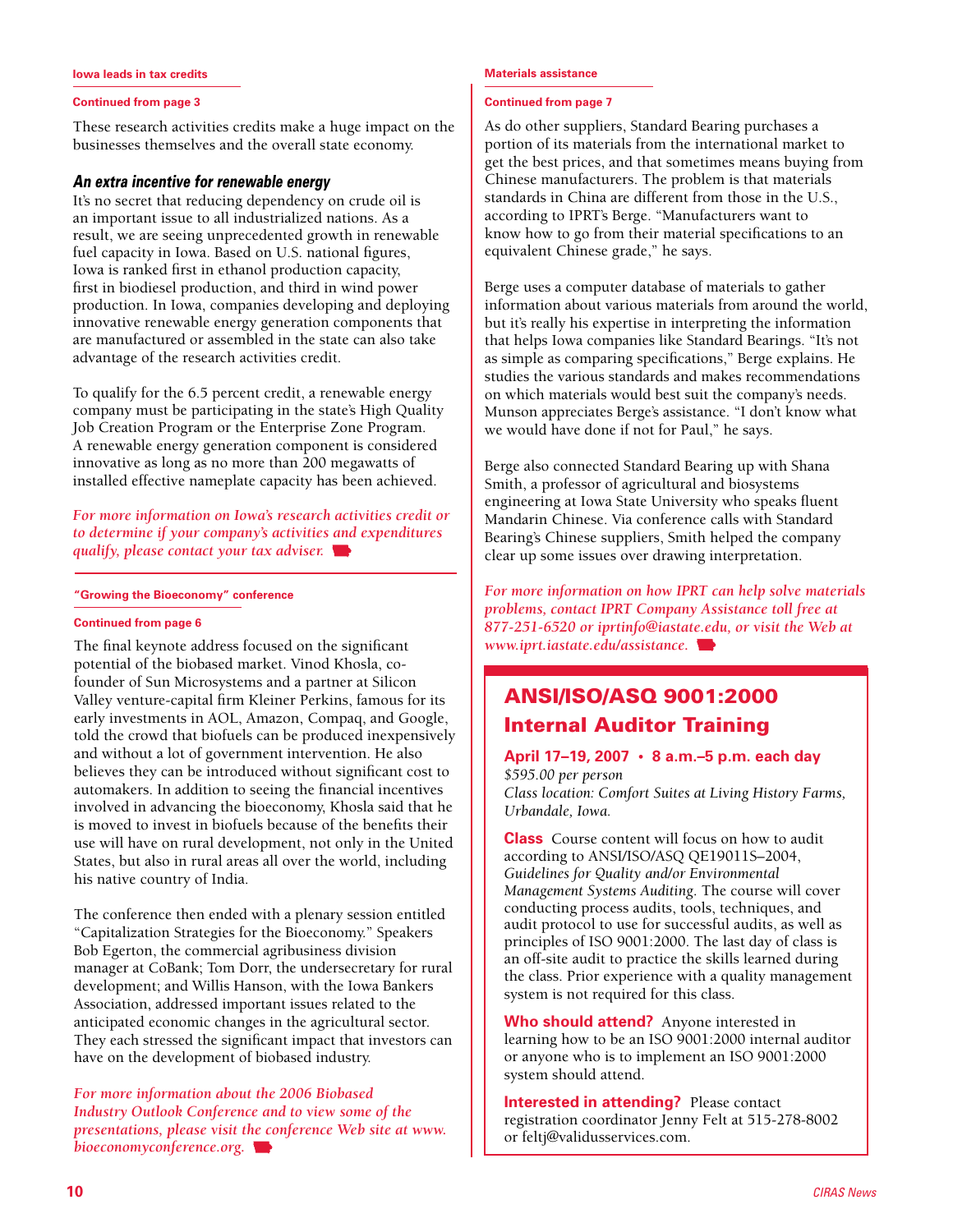# BioPreferred expanding federal markets

*By Steven Devlin, CIRAS*

2006 was a year of explosive growth for the bioeconomy. Throughout the state and across the country, interest in products, power, and fuels developed from renewable resources continued to receive widespread attention. The USDA BioPreferred™ project, one of several CIRAS efforts to provide education and support to the biobased industry, achieved numerous milestones in 2006, opening up new opportunities for business and industry.

In March, the USDA released a final rule designating the first six items to receive preferred procurement status under the BioPreferred<sup>™</sup> program. Federal agencies have up to a year from the final release date to evaluate their purchases of penetrating oils, roof coatings, diesel fuel additives, mobile equipment hydraulic fluids, water tank coatings, and bedding, bed linens, and towels. Identified manufacturers and distributors of biobased products in these categories are now allowed to post their product and company information to the BioPreferred™ online catalog at http://www.usda.gov/biobased.

An interim final rule was released in August modifying the program guidelines. Changes included expanding the reach of the program to include the U.S. capital buildings and service contractors as required by the 2005 Energy Policy Act. In addition, the USDA and the U.S Trade Representative have agreed to revise the interpretation of "domestic content," originally included in the program guidelines, to include countries that are signatories on free trade agreements with the United States. These improvements open up significant opportunities for biobased companies in the janitorial and building maintenance areas while increasing the pool of available biobased products for possible use by the federal government.

Three BioPreferred™ proposed rules to designate items for preferred procurement were posted to the *Federal Register* in August and October. Public comments were accepted

through the Federal eRulemaking Portal, http://www.regulations.gov, and both by e-mail (fb4p@oce.usda.gov) and traditional mail services. These rules identify 30 additional categories and increase the number of products qualifying for preferred status to over 2,000. The USDA is in the process of reviewing the comments and questions submitted and expects to release final rules for these items early in 2007.

October brought significant changes to the overall look and feel of the BioPreferred™ program. At the renewable energy conference in St. Louis, USDA Chief Economist Dr. Keith Collins and USDA Assistant Secretary for Administration Boyd Rutherford discussed a new effort to increase program market penetration by replacing the Federal Biobased Products Preferred Procurement Program (FB4P) designation with the term BioPreferred™. USDA officials expect the name change to improve customer awareness both in the federal government and with the general public. Along with the name change, a new program Web site and electronic information system were released to provide improved user functionality and information security.

For the BioPreferred™ program, 2007 promises to be another exciting year. With two additional rules in the draft-clearance process and three more in development, the number of biobased products is rapidly growing. Plans for the USDA Certified Biobased Product labeling program are moving forward, and efforts to identify and document early adopter experiences are continuing. Now in the fifth year of a cooperative agreement with the USDA Office of Energy Policy and New Uses, CIRAS personnel continue to work with manufacturers, federal agencies, and industry groups to support the BioPreferred™ program.

*For more information on BioPreferred and how your business can participate, contact Steven Devlin at 641-613-3297; sdevlin@iastate.edu, or Jessica Riedl at 515-294-5416; jesriedl@iastate.edu.* 

### Account territories

Account managers provide initial manufacturing needs assessments and also explore and match resources to client needs. The state of Iowa has been divided into five account managers' territories. Their contact information follows.



**North Central** *Derek Thompson, thompson@iastate.edu, 515-419-2163* **South Central** *Joseph Papp, jpapp@iastate.edu, 515-231-1452* Southeast **Law 2020** *Paul Gormley, gormley@iastate.edu, 319-721-5357* **Northeast**

*Ruth Wilcox, rwilcox@iastate.edu, 515-290-1134*

**Western** *Bob Coacher, coacher@iastate.edu, 515-419-2162*